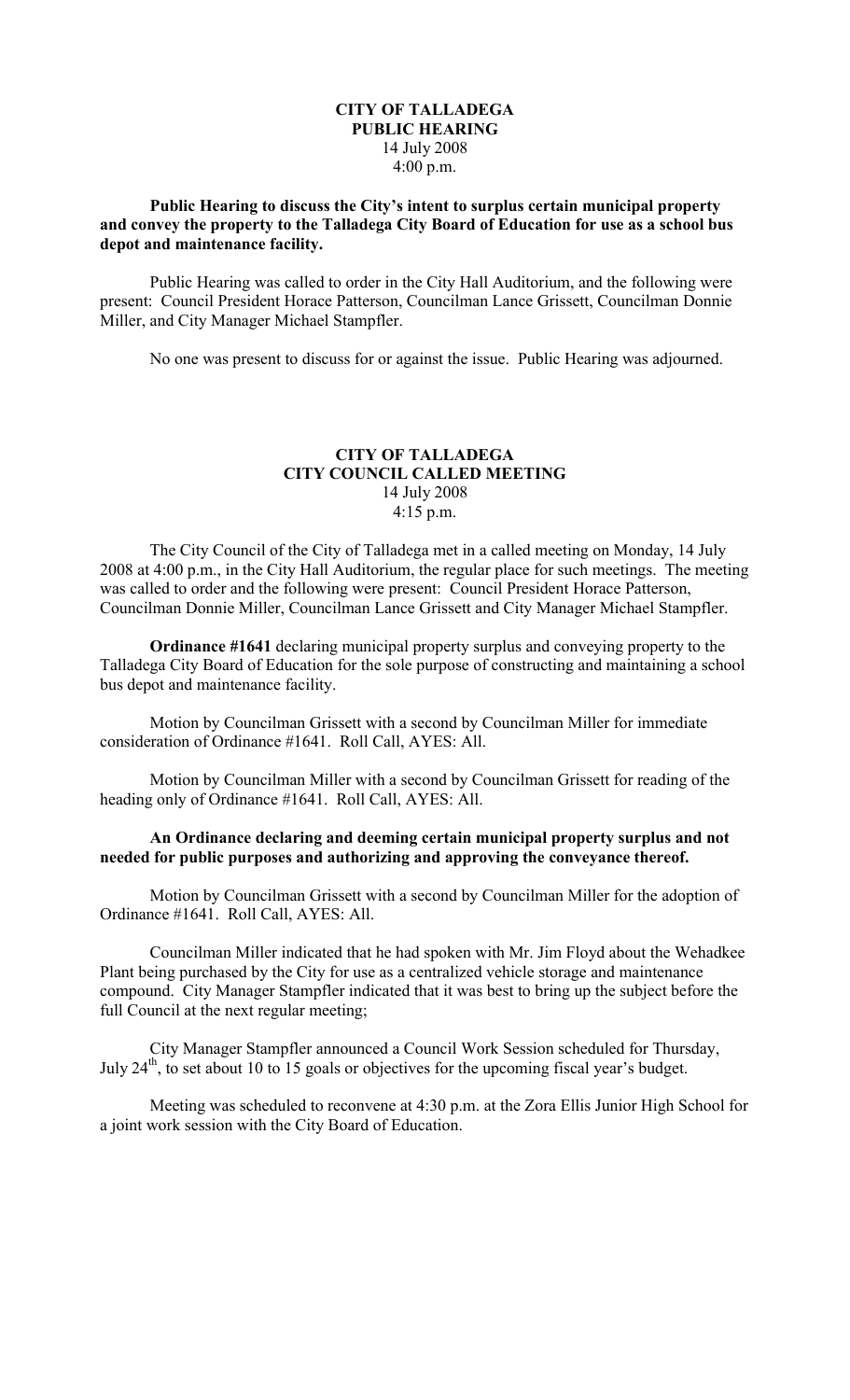#### **CITY OF TALLADEGA CITY COUNCIL CALLED JOINT MEETING** 14 July 2008 4:30 p.m.

The City Council of the City of Talladega met in a called joint meeting with the City of Talladega Board of Education on Monday, 14 July 2008 at 4:30 p.m., at Zora Ellis Junior High School. The meeting was called to order and the following were present: Council President Horace Patterson, Councilman Donnie Miller, Councilman Lance Grissett, Councilman Jimmy Davis, City Manager Michael Stampfler, Mayor Brian York, Superintendent Horton and Board of Education members, James Braswell, Shirley Simmon-Sims, Mary McGhee, Joe Hare and Bonnie Miller.

- 1. City Council agreed to have the signal lights at the intersection of Elm Street and South Street to be set to flash red on South Street and yellow on Elm Street during two half hour intervals for the busy times of school buses and cars dropping off students in the morning and in the afternoon when school lets out. Signs indicating the school zone times are to be posted and the lights operational as requested in time for the opening of school system on August  $7<sup>th</sup>$ .
- 2. City Council indicated that the flashing pedestal school lights on Highway 77 for the Houston Elementary and Talladega High School areas had been requested from ALDOT for this school year, but no delivery or installation date had been set by ALDOT.
- 3. Board of Education asked for an update on the property for the bus depot and maintenance facility. City Council indicated that the City was currently waiting for the release of the property from the bond so that it can be conveyed to the School Board but that it was expected within in the next couple of days. Council President Patterson asked the School Board what their timeframe was to re-locate once the property was available. Superintendent Horton indicated that it would be started as quickly as possible and that lighting and security cameras would need to be installed on the property. Board Member Joe Hare asked the City if it would be willing to help with grading the property. City Manager indicated he would look in to the matter. The safety issues of the fuel tank and the oil pit at the bus depot where the buses are currently housed was discussed, as were the improvements that would be made to Mary H. Dumas Stadium once the buses are moved to the new facility.
- 4. Superintendent Horton thanked the City Council for the \$45,000 matching funds for the Pre-K program that delivered to the School Board a few days earlier. This funding allowed the School Board to go ahead with plans for one classroom at Hal Henderson Elementary, hire a teacher, a teacher's aide and prepare the classroom for the 18 children who would be enrolled in the program. City Manager Stampfler asked the Board if they had formulated plans to sustain the program and eventually offer it to all 4-year olds. Superintendent Horton indicated that all of this was in the planning stages and that the pilot program had a renewal of 3 to 5 years.
- 5. Ms. Trisha Howell, Director for Talladega City Career/ Tech Center, with Heidi Edwards of the Chamber of Commerce gave a presentation on the programs at the Center that involved over 1,000 students in co-op programs, partnerships with local businesses and industries to bring in speakers, interview skills and resume writing. Working towards an 80% placement rate of students in college, military and careers. Director Howell asked the City to keep the Center in mind if there was any way the curriculum could be used to prepare students for advantages in the local work force.
- 6. Joint Meeting ended with a fifteen minute audio/visual presentation of achievements and projects during Dr. Horton's first year as Superintendent of the City's Schools